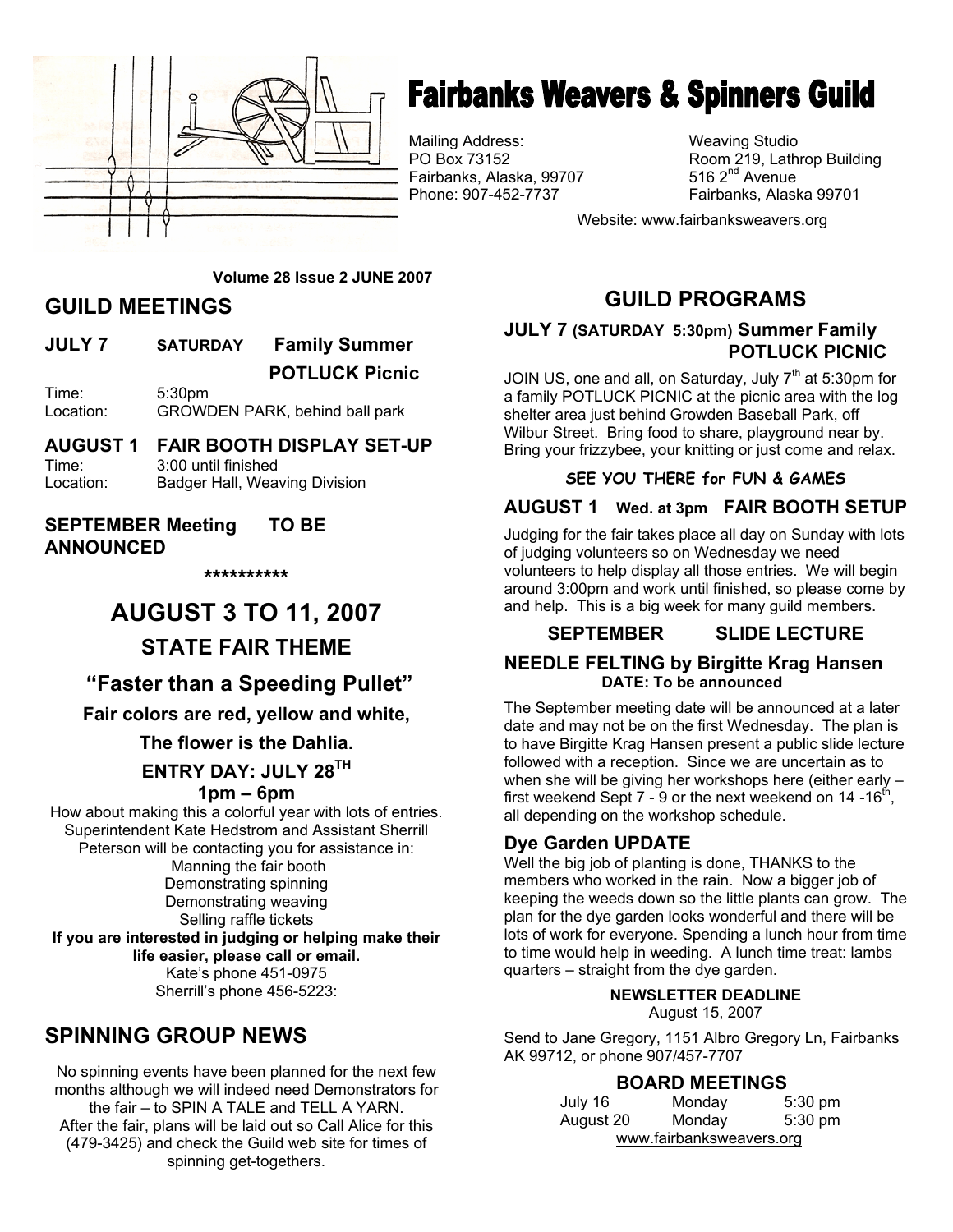## **PRESIDENT'S LETTER**

Summer at last in the Interior. There is so much going on and the summer just seems to be speeding by.

The dye garden is planted. Thanks to all the intrepid planters who braved the rain last month! The Japanese indigo bed looks really nice and the flax is coming up. This would be a great time to get in and weed the flax while the plants are small. Thanks to Gail Mayo for all her planning and planting and all the others who have been helping so far this year.

The Botanical Garden is planning an <sup>3</sup>Art in the Park<sup>2</sup> event on July 28th and they have invited us to bring in items to sell and/or skills to demonstrate. If you are interested, contact Gail Mayo or me. This is a new event for the garden and it might be a good opportunity to raise some community awareness of what we do.

Don<sup>1</sup>t forget our guild summer picnic is July 7th. We<sup>1</sup>ll be meeting at the log cabin shelter at Growden Park at 5:30. Bring a dish to share or just stop by to say hi.

We are still looking to fill one more board position for part of this year. Brenna will be moving out of the area in August. If you are interested in filling the Historian position on the board, give me a call.

Thanks again to Sue Moser for volunteering to fill the other vacant board position. We will have a short business meeting during the picnic to formally vote her in (since we neglected to during the rainstorm at last month<sup>1</sup>s general meeting at the dye garden).

Remember to get your entries ready for the fair. This year<sup>1</sup>s colors are red, white, and yellow and the theme is <sup>3</sup>Faster than a Speeding Pullet.<sup>2</sup> Our August meeting will be setting up for the fair. We will be looking for booth sitters for the fair as well, so take a look at your calendars.

The July First Friday will feature one of our guild members. Our own Helen Howard will be showing her paintings at the Public Lands building downtown this month. Stop by and say hi. First Fridays are really fun and the summer ones are especially nice when you can walk around and see everything.

My husband and I are in the process of building a garage and weaving studio. The insulators just finished yesterday and it looks to be on target for completion later this summer. I'll end up with a 16  $\times$  28 studio with nice big windows and more room to work than I currently have. It<sup>1</sup>s kind of exciting to see how fast the building goes up. I'm really looking forward to weaving in the new space<br>this winter. Kim Kortenhof Kim Kortenhof

#### **WEB POSSIBILITY – worth a try**

Several members have expressed a desire to receive their newsletter on the web. We have checked, and this is a possibility but we need to hear from you. We will continue to send the newsletter out since a number of members do not have web access. If you care to download the newsletter, please let us know. Leave a message on the Guild phone 452-7737 or call one of the Board members. Each newsletter, depending on size costs \$80 to \$100. Let us know how you like the new option.

## **OFFICERS FOR 2007**

| President<br>Secretary                   | Kim Kortenhof<br>Vice President Sherrill Peterson<br>Kate Hedstrom | 488-4779<br>456-5223<br>451-0975 |  |  |
|------------------------------------------|--------------------------------------------------------------------|----------------------------------|--|--|
| Treasurer                                | Ian Commissiong                                                    | 458-0015                         |  |  |
| Historian                                | Brenna Poulson                                                     | 452-3268                         |  |  |
| Board of Directors:                      |                                                                    |                                  |  |  |
| Barbara Ebbesson                         | 479-0440                                                           |                                  |  |  |
| DeLaina Stacey                           | 479-3034                                                           |                                  |  |  |
|                                          | <b>Helen Howard</b>                                                | 488-2314                         |  |  |
| Sue Moser                                |                                                                    | 457-1348                         |  |  |
| <b>Appointed or Volunteer Positions:</b> |                                                                    |                                  |  |  |
| Librarian                                | Barbara Ebbesson<br>Hospitality<br>Open                            | 479-0440                         |  |  |
| Newsletter                               | Jane Gregory                                                       | 457-7707                         |  |  |
|                                          | Fair Supervisor Kate Hedstrom                                      | 451-0975                         |  |  |
| Workshops                                | <b>Alice Stickney</b>                                              | 479-3425                         |  |  |
|                                          | Penny Wakefield                                                    | 457-4124                         |  |  |
|                                          | <b>Busy Bee Coordinator</b><br>Open                                |                                  |  |  |
| Dye Garden                               | Gail Mayo                                                          | 479-2954                         |  |  |
|                                          | Social Secy.<br><b>Open</b>                                        |                                  |  |  |
| Spinning Study Group Alice Stickney      | 479-3425                                                           |                                  |  |  |
|                                          | ,,,,,,,,,,,,,,,                                                    |                                  |  |  |



#### **BOARD ELECTIONS AND NOMINATIONS Volunteers needed to serve on the board for the following positions. Treasurer and Historian**

Since we voted on our board selections at the April meeting, new events have changed the lives of some members dramatically. As you know, Brenna Paulson will be moving and most recently Ian Commissiong and family have moved to the Seattle Area. Delaina Stacy volunteered to act as treasurer. Therefore we need two volunteers, one for the board and a historian, both easy positions.

The General membership will vote on new Board members at the family picnic. If you are interested in helping out on the board, please call Kim and express your interest. We would dearly like to welcome you to the Board - just let our President Kim know of your willingness to serve. – Kim's number is 488-4779.

Board Meetings are on Mondays, once a month.



**So THANKFUL FOR DYE HARD DYERS & PLANTERS**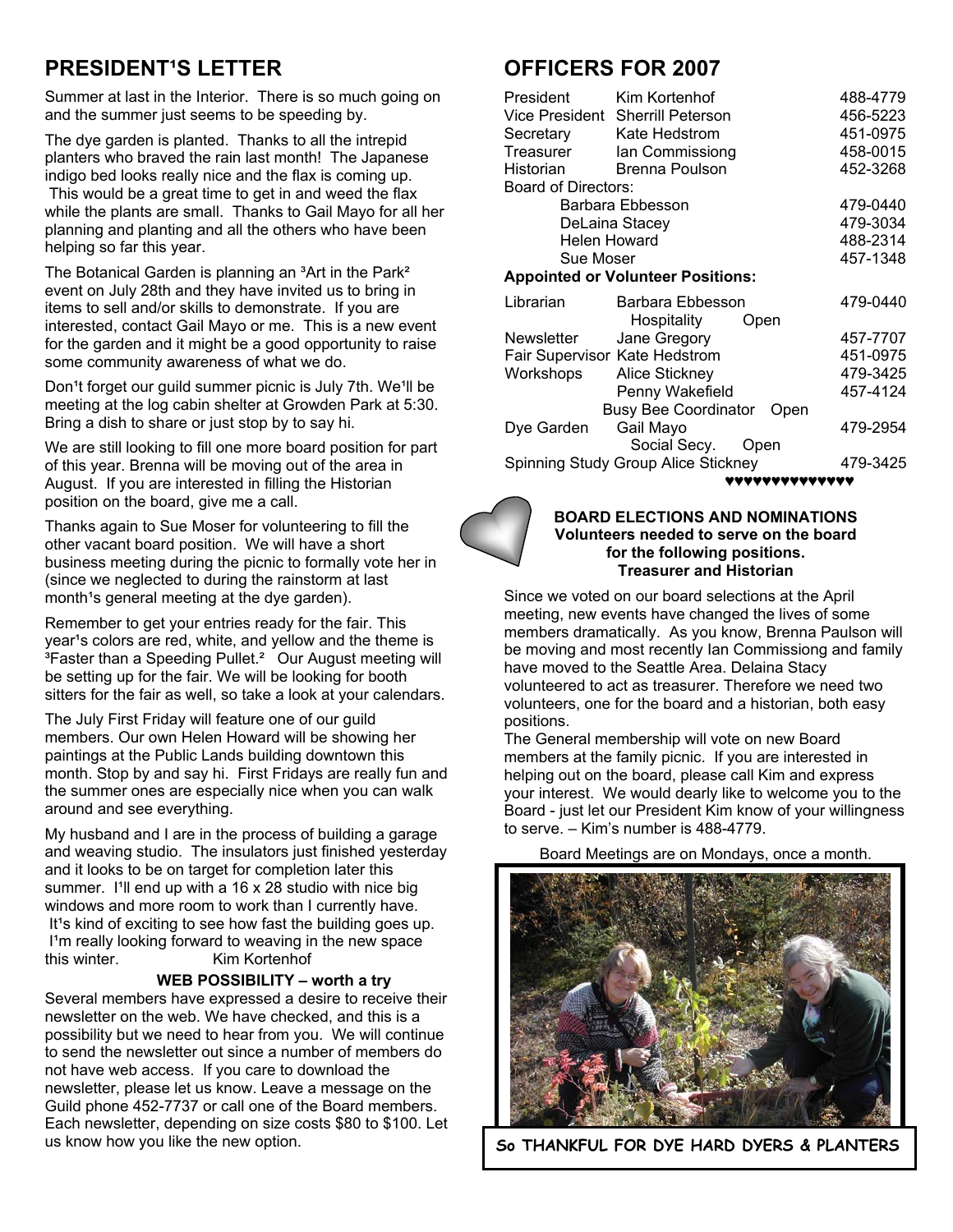## **FIRST FRIDAY ART OPENING JULY 6TH**

**ALASKA PUBLIC LANDS INFORMATION OFFICE will** feature watercolor artist **HELEN HOWARD** with some 20+ watercolor paintings – 5pm to 8pm –corner of 3rd and Cushman. We know Helen for her handwoven expertise.

**FRAN REED** has a July Opening in Homer, Alaska

## **New & rejoining MEMBERS**

We welcome to new members: **Rebecca Morris & Georjean Seelinger** are the owners of the wonderful store downtown "IF ONLY" on Cushman between 2<sup>nd</sup> & 3<sup>rd</sup>. **Alena Anderson,** basketmaker & Doctor at Tanana Valley Clinic's First Care. New member **Caroline Wolf** is a spinner/weaver **and rejoining Carol Meares** is busy needle felting figures and planning her son's wedding**.**  Our Nome contact has returned to Fairbanks**,** Welcome back **Barbara Townsend.** 

Barbara Townsend Caroline Wolf PO Box 82006 PO Box 82382<br>Fairbanks. AK 99708 Fairbanks. AK. 907-389-3045 (Haystack area) Georjean Seeliger 451-9764 Rebecca Morse 451-9764 PO Box 74372 PO Box 74372 Fairbanks, AK 99707 Fairbanks, AK 99707 Alena Anderson 452-6452 Amy Mackinaw 488-7109 PO Box 82932 Fairbanks, AK 99708

Fairbanks, AK. 99708

## **July 14 & 15, 2007 FIBER RETREAT at TIEKEL**

Greetings Fiber Enthusiasts! Most of you I have already contacted or I was given contact information for in reference to contacting your local guild about wanting to organize a fiber retreat near Valdez this summer. I am a spinner with much to learn from Wisconsin and I had intentions to attend many such gatherings in the upper mid-west this summer before I made the decision to take work up here! (no regrets!!) So I decided if I can't get to another gathering, I'll have to get one going on my own!

 I have been warned that summer is a busy time for all in Alaska and weekend trips are often out of the question, however summer is when I'm here! & summer is when Tiekel River Lodge is open.

We would welcome a gathering of 6 or 7 or 15 or 20, as time and interest allows. As advertised the gathering for a small fee includes three gourmet meals from our resident chef (Saturday lunch and dinner, brunch on Sunday), opportunity for swap, and a beautiful weekend in the mountains. Camping is free, we have RV spots and if interested, there are indoor facilities available at additional cost. Please RSVP. Feel free to spread the word as you can/wish to. I appreciate the interest and support you have all already given. Thank you and hope to see you soon! Beth Hoover, Tiekel River Lodge, 907 822 3259

> **LOOM FOR SALE 10 Shaft Macomber, 48"wide \$2700 Call 452-6452**

**Summer Faire Quilt Show and Art Show 2nd Annual FUNDRAISER At the Georgeson Botanical Garden University of Alaska Fairbanks Campus Saturday July 28, 2007 from 9 a.m. to 5 p.m. Public admission: \$5 per person, kids under 12 free LOOKING FOR Educational Demonstrators tables are FREE** 

Interactive Demonstrations for the whole family Garden Theme Alaskan Made Faire Looking for volunteers to demonstrate Gail Mayo will be demonstrating natural dyeing If you are interested in volunteering or have an idea to present

**VENDORS Selling Artwork: Fee is \$50** 

For more information and registration form go to www.uaf.edu/snras/gbg/ Or call Carolyn Chapin at 474-4834 Show registration and space reservations are due by July 16th, 2007



FAIR ENTRY DATE July 28, 1-6pm Check our website for Class & Lot Info Division 10 Weaving & Spinning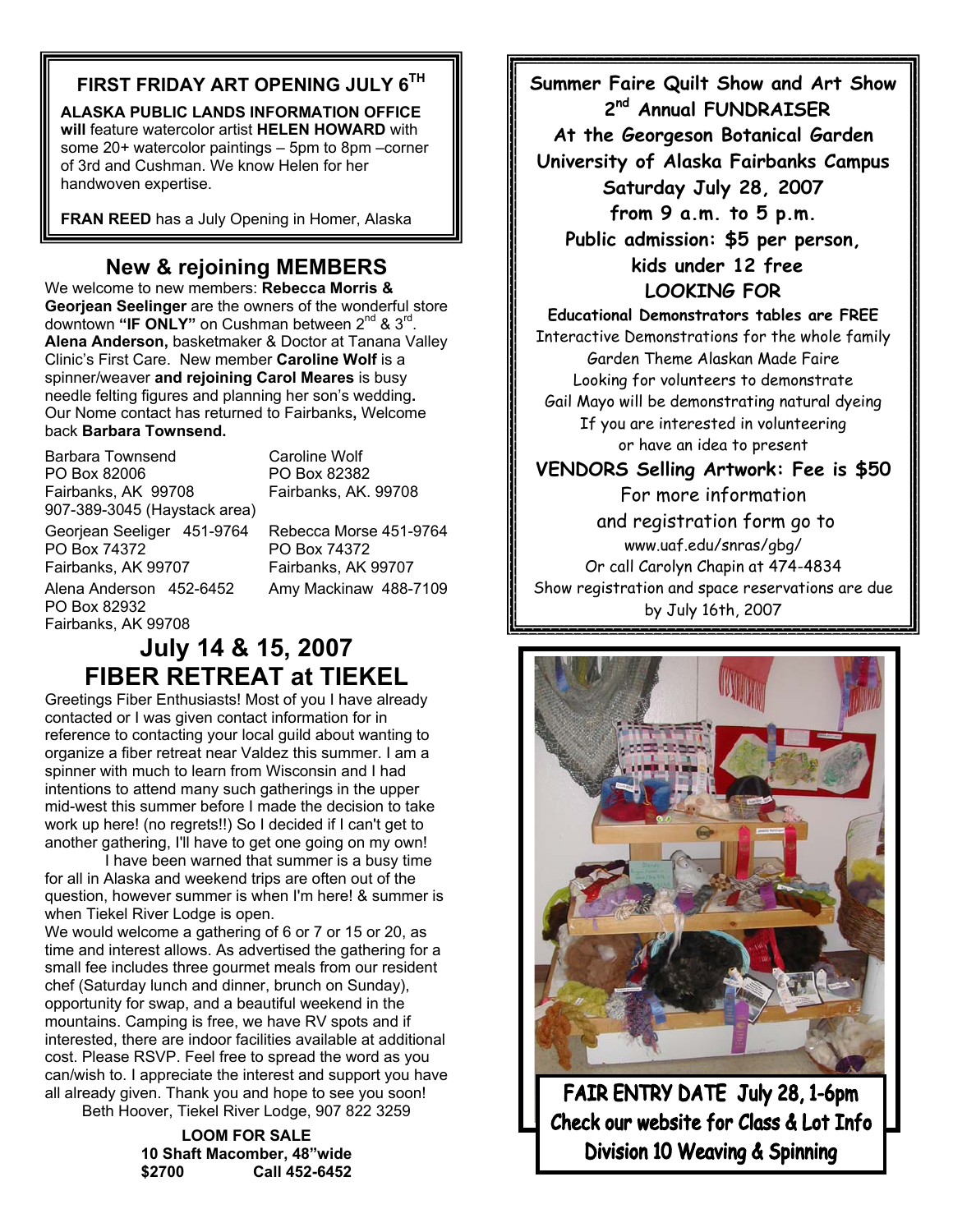# ORKSHOPS UPDATE

July 2 to Aug. 17 YOUTH FIBERARTS July 7 12 – 2pm Card & Loom Warping July 7 5:30pm Guild family Picnic September ??? Danish Needle felter September 28, 29, 30 Lace Workshop October 15–18 5:30pm Rug Weaving Workshop November 16 9am PorkyPod Antler Basket November 17 9am Antler Potato Basket

#### **JULY 7, SAT. FREE WARPING Session PADDLE WARPING, TWO COLOR or MIXED WARP WARP THAT LOOM FOR A FAIR PROJECT**

Make a summer FAIR warp as you review your warping technique or Learn how to use a warping paddle with many threads. No hassle beaming with an even tension, no tangles. MATERIALS to bring: Your portable loom, table or rigid heddle. INSTRUCTOR: PENNY WAKEFIELD, 457-4124 LOCATION: RM 219, WEAVING STUDIO, 516 2<sup>nd</sup> Ave.<br>HOURS: 12 to 2pm

HOURS: 12 to 2pm<br>REGISTER: Call instruc

**JULY 7 Sat. 12 – 2pm CARD/TABLET WARPING** 

Call instructor, 457-4124 or Studio: 452-7737



 Learn how to make a quick warp for a portable card weaving project as you travel this summer. Do not know how to weave. These narrow bands are great as camera straps, necklace, headbands, bookmarks, trim for your jeans or jacket.

. LOCATION: WEAVING STUDIO, 452-7737





# **Fairbanks Summer Arts Festival**

PORTFOLIO workshop in the second week of FESTIVAL, July 23 to 27. Sign up early, CLASSES fill up fast.



## **Fairbanks Weavers & Spinners Guild Youth Summer FiberArts Program**

| July 2 - July 6      | 9am-12   | 8 - 15   | Spinning & felting                                      | <b>NEW</b> |
|----------------------|----------|----------|---------------------------------------------------------|------------|
| Four Days            | 9am-12   | $8 - 15$ | Weaving II: Loom Projects                               |            |
|                      | $1pm-4$  | 6 - 9    | Art I: Weaving                                          |            |
|                      | $1pm-4$  | $8 - 15$ | Poetry Expressed as Art                                 |            |
|                      | $1pm-4$  | $8 - 15$ | Bead: Garden's Delight                                  |            |
| July 9 - 13          | $9am-12$ | $9 - 15$ | <b>Machine Sewing II</b>                                |            |
|                      | $9am-12$ | $8 - 15$ | Soft World of Toys                                      |            |
|                      | $1pm-4$  | $6 - 9$  | Art III: Clay Play                                      |            |
|                      | $1pm-4$  | $9 - 15$ | Dreams & Fantasies                                      | <b>NEW</b> |
|                      | $1pm-4$  | $9 - 15$ | <b>Bridging the Gap</b>                                 | <b>NEW</b> |
| July 30 - Aug. 3     | 9am-12   | $8 - 15$ | Bead: Sea Creatures                                     |            |
|                      | 9am-12   | 6 - 9    | <b>Fantasy Costumes</b>                                 |            |
|                      | 9am-12   | $8 - 15$ | Knittina                                                | <b>NEW</b> |
|                      | $1pm-4$  | $9 - 15$ | Jewelry & Wirework                                      | <b>NEW</b> |
|                      | $1pm-4$  | $9 - 15$ | <b>Fantasy Drawing</b>                                  |            |
| <b>August 6 - 10</b> | 9am-12   | $9 - 15$ | Art of Calligraphy                                      |            |
|                      | $9am-12$ | $8 - 15$ | Fabric Painting & Printing NEW                          |            |
|                      | $1pm-4$  | $6 - 9$  | Art III: Clay Play                                      |            |
|                      | $1pm-4$  | $8 - 15$ | Bands, Belts and Braids                                 |            |
| August 13 - 17       | 9am-12   | $9 - 15$ | Drawing & Watercolor                                    |            |
|                      | 9am-12   | $8 - 15$ | Bead: Suncatchers                                       |            |
|                      | $1pm-4$  | $9 - 15$ | <b>Explore Clay</b>                                     |            |
|                      | $1pm-4$  | $8 - 15$ | Sewing & Quilting                                       |            |
|                      |          |          | REGISTRATION FORM: \$80 per session. Circle the session |            |
|                      |          |          | \$10 extra/per week for noon hour supervision           |            |

**Mail to Fairbanks Weavers & Spinners Guild, PO Box 73152, Fbks, 99710**

|          |       | <b>Mail to Failbally's Weavers &amp; Spilliers Guild, FO BOX 73134, FUNS, 33</b> |  |
|----------|-------|----------------------------------------------------------------------------------|--|
| Name:    |       | Age                                                                              |  |
| Address: |       | Zin                                                                              |  |
| PHONE:   | HOME: | CELL:                                                                            |  |
| EMAIL:   |       |                                                                                  |  |
|          |       | $\overline{1}$ control by an example $\overline{1}$ , the state $\overline{1}$   |  |

 **LOCATION: Room 219, Lathrop Bldg, 516 2nd Avenue** www.fairbanksweavers.org Studio Phone: 452-7737

> **CHECK THE WEBSITE FOR Descriptions and Registration form www.fairbanksweavers.org**

## **SEPTEMBER 2007 BIRGITTE KRAG HANSEN Needlefelting for 30 years www.feltmaking.com**

Check out Birgitte's website and see what she is working on. Birgitte will be arriving in Alaska, September 6 for workshops. The exact dates for Fairbanks are still unknown. Check out the workshop page at the fair and sign up early. She is scheduled for a public slide lecture with our guild followed by a reception or potluck for our September Guild Meeting. But more about that later. Check the end of the newsletter for the workshop selection list and now is the time to let the guild know your interest.

## **SEPTEMBER 28, 29, 30 LACE WORKSHOP with Sally Schoenberg**

Sally Schoenberg returns this fall for the Lace making workshop. Congratulations Sally on making a Lace Video which will come out this fall. We will let you know when it arrives in our Library .Check the Fair handout for registration information, or call Sherrill Peterson, 456-5223